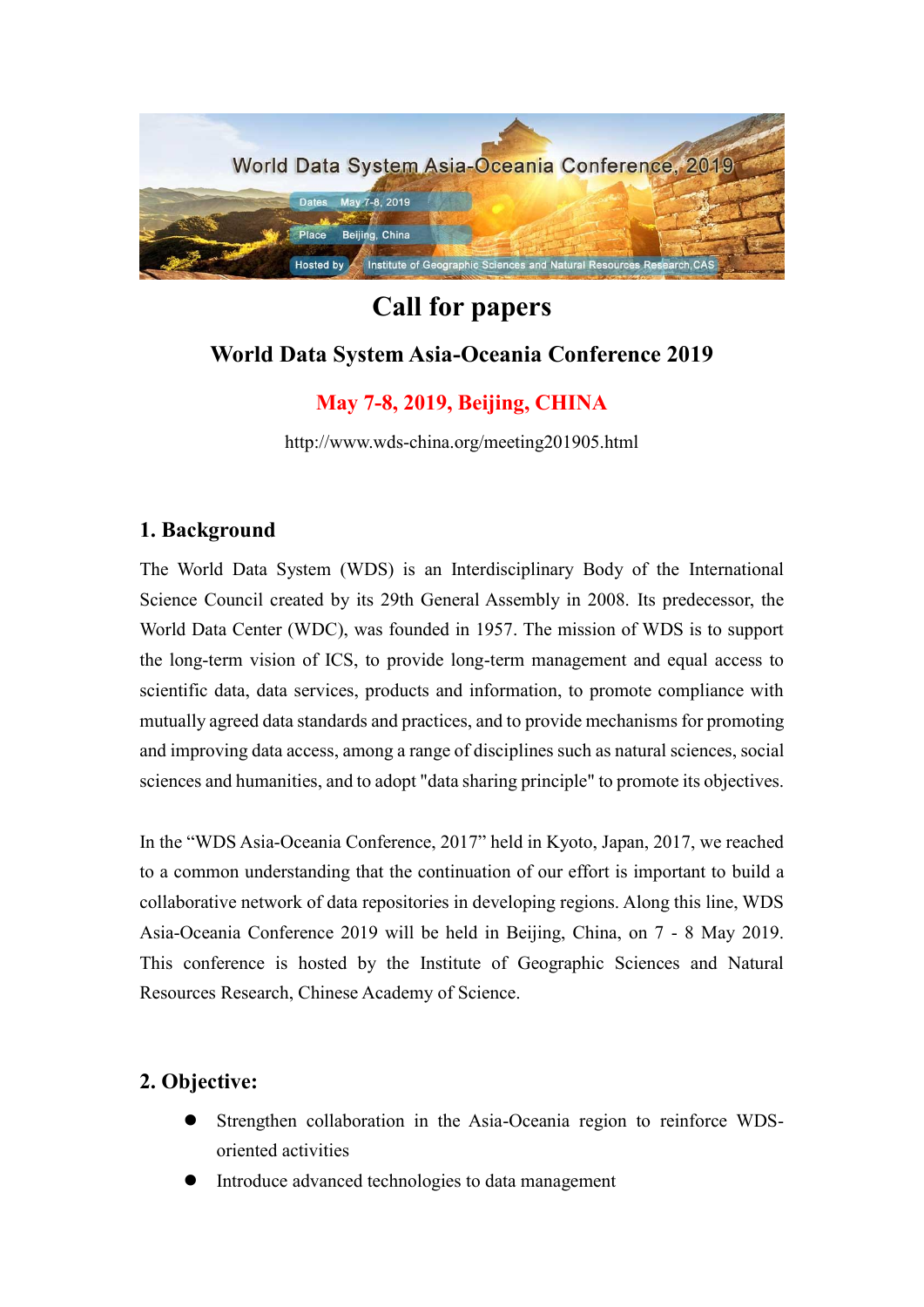- ⚫ Push the cooperation of inter-operational computing or interoperability in WDS community
- ⚫ Build and expand WDS community in the Asia-Oceania region
- ⚫ Exchange experience on successful WDS trustworthy data-repositories certification and membership application
- ⚫ Promote WDS-oriented activities in support of ICSU-led projects in the Asia-Oceania region

# **3. Important Dates:**

Registration: November 15, 2018 - March 30, 2019 Abstract Submission: November 15, 2018 - February 15, 2019 Application for Support: January 1, 2019- February 15, 2019 Notifications of abstract acceptance: February 15-20, 2019 Notifications of support: February 15-20, 2019 Hotel Reservation: March 1, 2019 - April 27, 2019 Conference: May 7, 2019 - May 8, 2019

## **4. Abstract Submission**

We are pleased to invite you to be part of the World Data System Asia-Oceania Conference (WDS-AO) 2019 by presenting your relevant work related to data. All submissions will be compiled and made available to attending participants. Abstracts should be submitted through the conference website [\(http://www.wds](http://www.wds-china.org/meeting201905.html)[china.org/meeting201905.html\)](http://www.wds-china.org/meeting201905.html), before February 15, 2019. Authors will be notified of all abstract acceptances no later than February 20, 2019.

To help in preparation of abstracts, we post the list of categories of papers as follows.

- (1) Data acquisition Barriers and efforts
- (2) Practices for preservation and provision of quality-accessed research data
- (3) Infrastructures for international and collaborative activities on data.
- (4) Application of advanced technologies to data management
- (5) Enhance data standard or best practice for data management
- (6) Promotion of Open Science and Open Data activities (including data publication)
- (7) Data driven science cooperation and sustainable development (e.g., UN SDGs)
- (8) Supporting early career researchers on data-oriented activities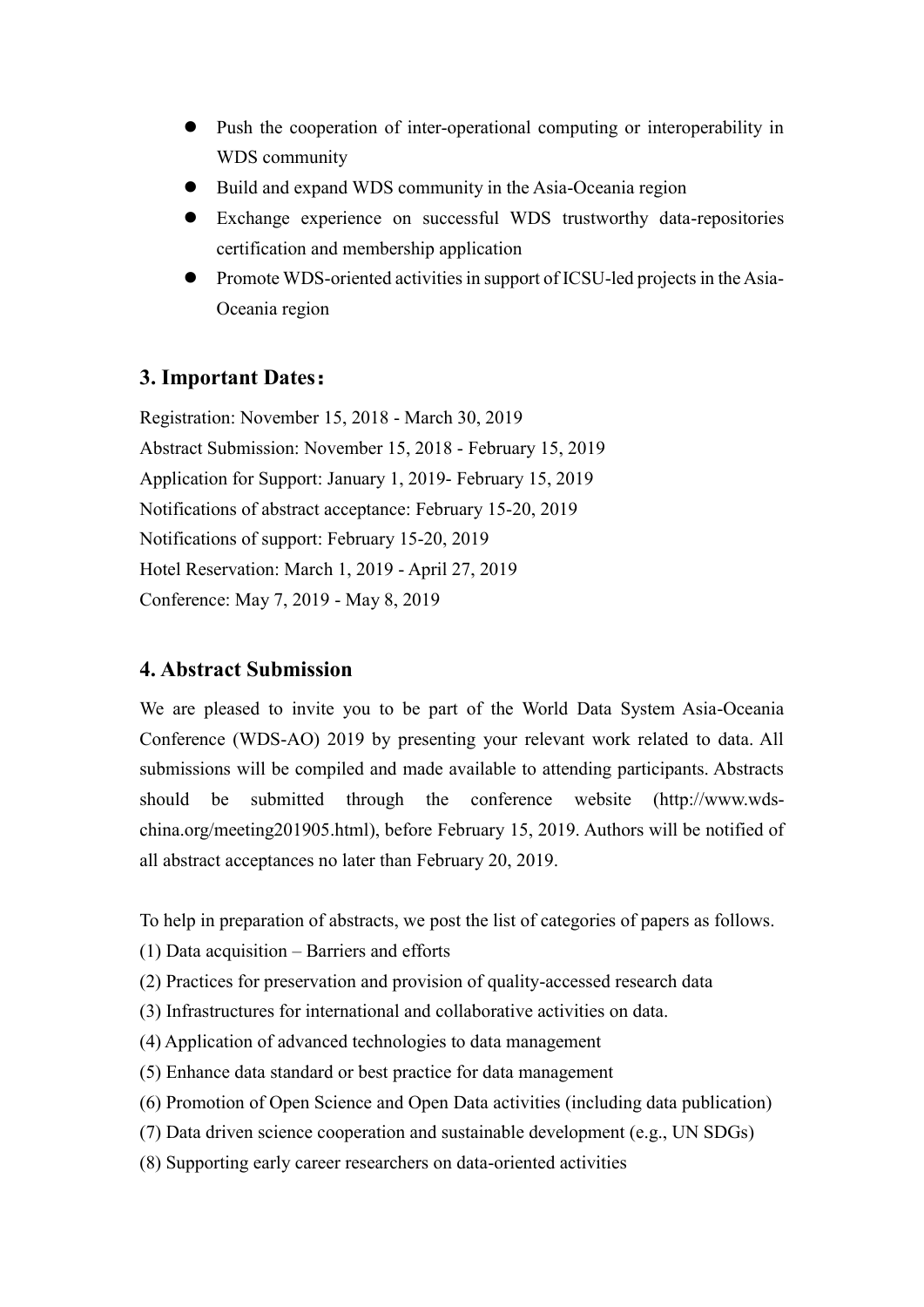Note that all authors who will submit an abstract are invited to submit a full paper to WDS-AO 2019. Some of the selected papers will be encouraged to expand their contribution into Data Science Journal.

## **5. Venue**

Conference Room 2602, Institute of Geographic Sciences and Natural Resources Research, Chinese Academy of Sciences.

Address: A11, Datun Road, Chaoyang District, Beijing, China.

### **6. Hosts and Organizers**

#### **Convener and host:**

ICSU World Data System (ICS-WDS:www.icsu-wds.org)

#### **Supporters:**

Bureau of International Cooperation, Chinese Academy of Sciences, etc.

#### **Organizer:**

Institute of Geographic Sciences and Natural Resources Research, Chinese Academy of Sciences (IGSNRR, CAS:http://www.igsnrr.cas.cn/)

#### **Co-organizers:**

World Data System China(http://www.wds-china.org/)

World Data Center for Renewable Resources and Environment (WDC-RRE: http://eng.wdc.cn/)

Global Change Research Data Publishing & Repository (http://www.geodoi.ac.cn)

Chinese Astronomical Data Center (http://explore.china-vo.org/)

Chinese Space Science Data Center (http://www.cssdc.ac.cn)

WDC for Geophysics, Beijing (http://www.geophys.ac.cn)

Cold and Arid Regions Science Data Center at Lanzhou (CARD) (http://card.westgis.ac.cn)

WFCC - MIRCEN World Data Centre for Microorganisms (http://www.wdcm.org)

WDC - Oceanography, Tianjin (http://www.nmdis.gov.cn/nmdisenglish/)

National Earth System Data Sharing Infrastructure (http://www.geodata.cn)

## **7. Secretariats and Contacts**